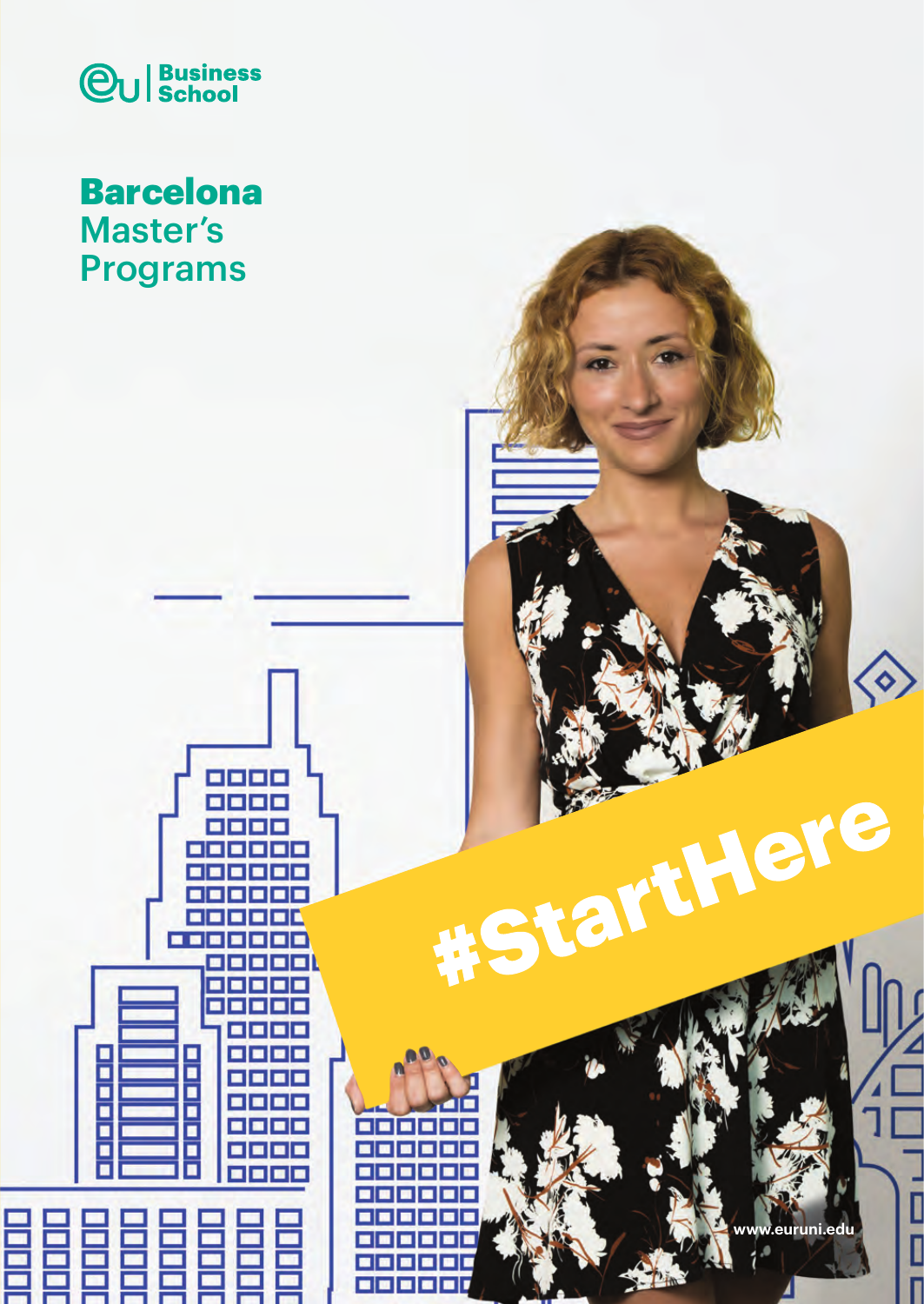## About Us

Since 1973, EU Business School (EU) has been educating future entrepreneurs and business leaders. We are a high-ranking, international business school that offers foundation, bachelor's, master's and MBA programs in English at our campuses in Barcelona, Geneva, Munich and online.

Our small class sizes guarantee personalized learning from a highly qualified faculty of academics and business professionals. Our pragmatic and experiential approach, which includes case studies, business simulations,

company visits and conferences with world-renowned leaders. ensures our students excel in the business world.

Our community of 100+ nationalities gives students a multicultural perspective, and our 27,000+ alumni provides networking opportunities around the globe. Intercampus and global exchange programs further enhance our students' international experience.

EU is a member of OMNES Education Group, the French leader in private higher

education, which provides further international and academic opportunities to our students.

Our master's programs are the perfect choice for you if you are looking for an international, flexible and personalized business education.

We invite you to read through the information provided here, and contact our admissions staff at admission.bcn@euruni.edu with any questions you might have.

### **EU BUSINESS SCHOOL BARCELONA**

#### **PROFESSIONAL ACCREDITATIONS**













**VALIDATING & ACCREDITING PARTNERS**

LONDON<br>· METROPOLITAN<br>UNIVERSITY



**RANKINGS**



EU's Online MBA ranked<br>
#1 worldwide by CEO<br>
magazine<br>
magazine #1 worldwide by CEO magazine

> #1 globally for class and Faculty **dividends** and the Class & Faculty by QS Class **of Class Article Class Article**<br>Class & Faculty **diversity** by QS



**TOP 20 Globally Online MBA** | **2021**

**STARS** 

MBA

Awarded four stars for overall excellence in business education by QS Stars

EU's Online MBA ranked Top 20 in the world by QS Top MBA

Ranked #23 worldwide by<br>América Economía in its América Ranked #23 worldwide b<br>América Economía in its<br>global MBA rankings



Ranked #43 in the QS European MBA Rankings





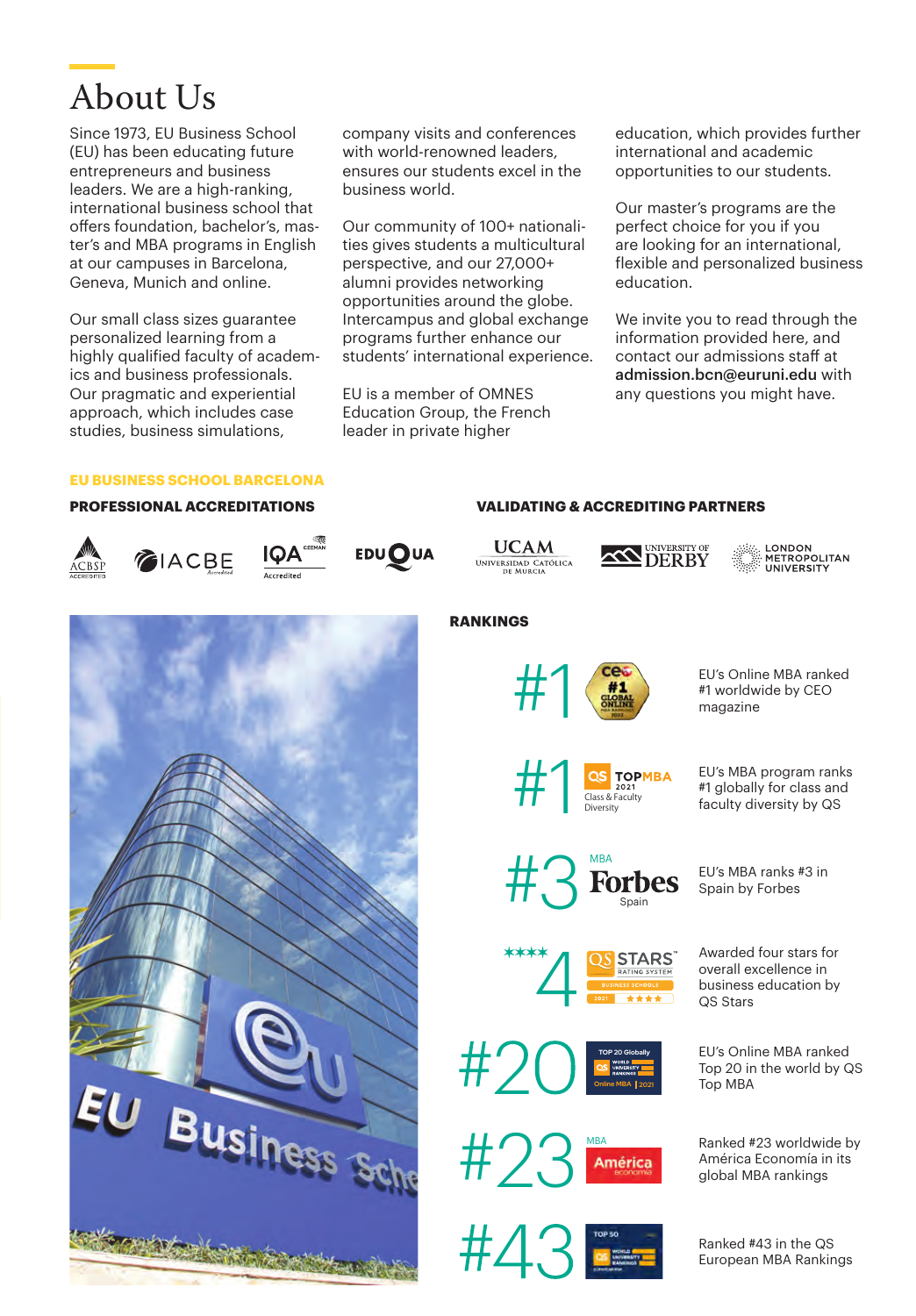

### **TOP REASONS TO STUDY AT EU**

**International:** Our student body comprises more than 100 nationalities, with 98% of students speaking two or more languages.

**Small class sizes:** Greater interaction between students and faculty guarantees heightened academic achievement.

**All classes taught in English:** Including assignments, lectures, exams and the final business plan.

**Experiential learning:** The case study method and a pragmatic approach are two of our most effective tools.

**Outstanding faculty:** Our team is composed of highly qualified academics, entrepreneurs, consultants and business leaders.

**Ranked among the best:** Programs within our network are consistently featured in the top tier of global and European rankings.

**Building a business personality:** We are committed to encouraging students to build the most valuable brand they can market: themselves.

## Barcelona: Culture and Business on the Mediterranean Sea

A major economic power in Spain, Barcelona prides itself on a collection of innovative entrepreneurs and growing business industries. With a very reasonable cost of living and endless opportunities to play sports and socialize, Barcelona is the perfect location for your international business education.

With the city and beach at its doorstep and many flourishing businesses, Barcelona has rapidly become a center for young, creative talent, with hundreds of startups and entrepreneurs embarking on business ventures here. Home to FC Barcelona and the works of acclaimed artists Salvador Dalí and Antoni Gaudí, the city has made a name for itself as the cosmopolitan capital of the Mediterranean coast.

A global city with a local identity, Spanish and Catalan influences can be seen at every turn. While the city celebrates its traditional ties, it also welcomes new ideas with open arms. Barcelona is one of the world's most popular conference cities, hosting renowned events such as the MWC (Mobile World Congress), which attracts exhibitors from more than 200 countries.

While your courses will require a great deal of dedication, you should take time to explore this wonderful city. We encourage you to take advantage of the numerous resources available locally and on our social media pages, to familiarize yourself with Barcelona. We're sure you will feel at home in no time at all. The EU Barcelona experience will immerse you in this vibrant, innovative city, renowned for its dedication to technology and entrepreneurship.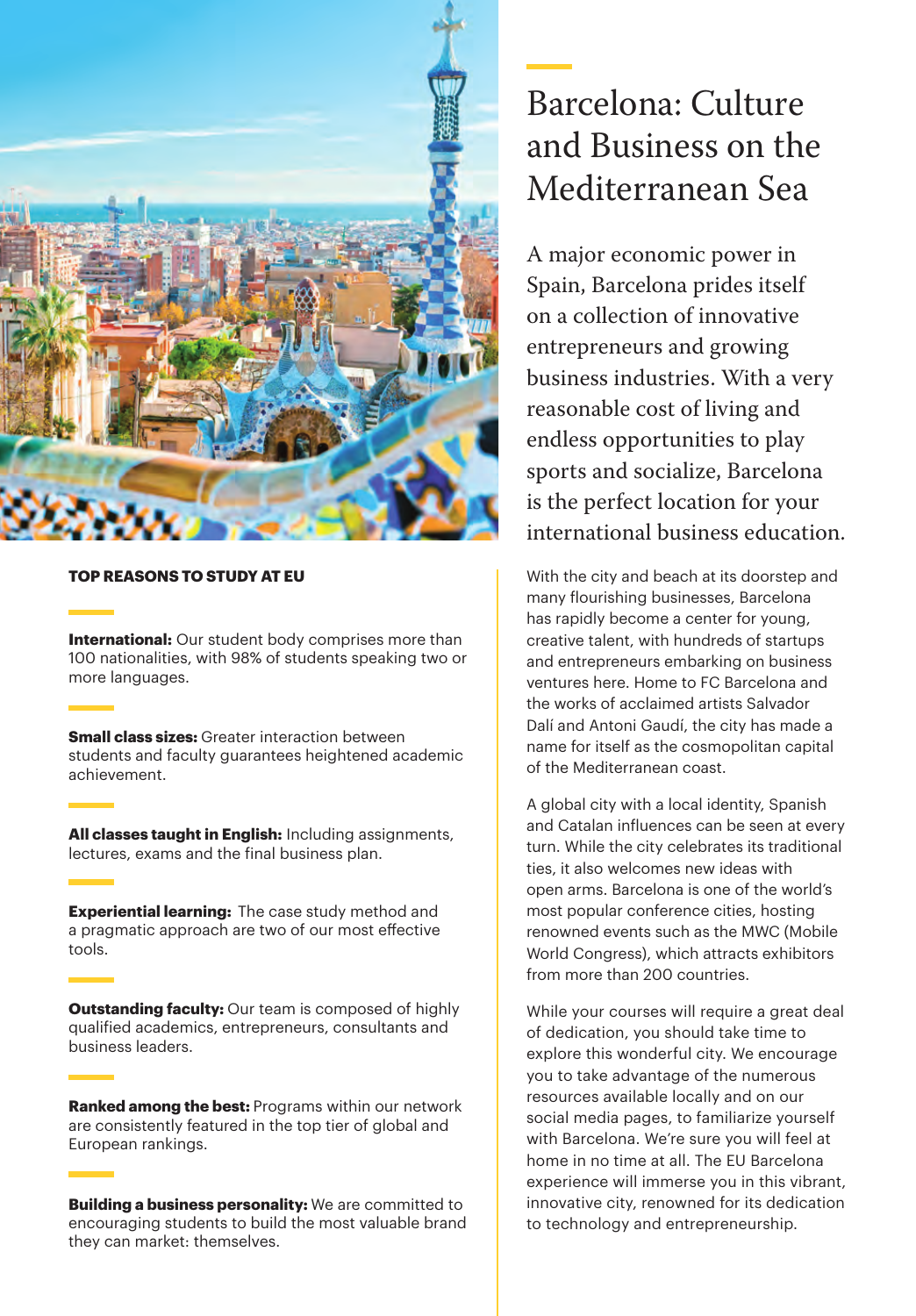# Our Numbers Talk

The most direct way to gain insight into an institution is through percentages, statistics and facts.

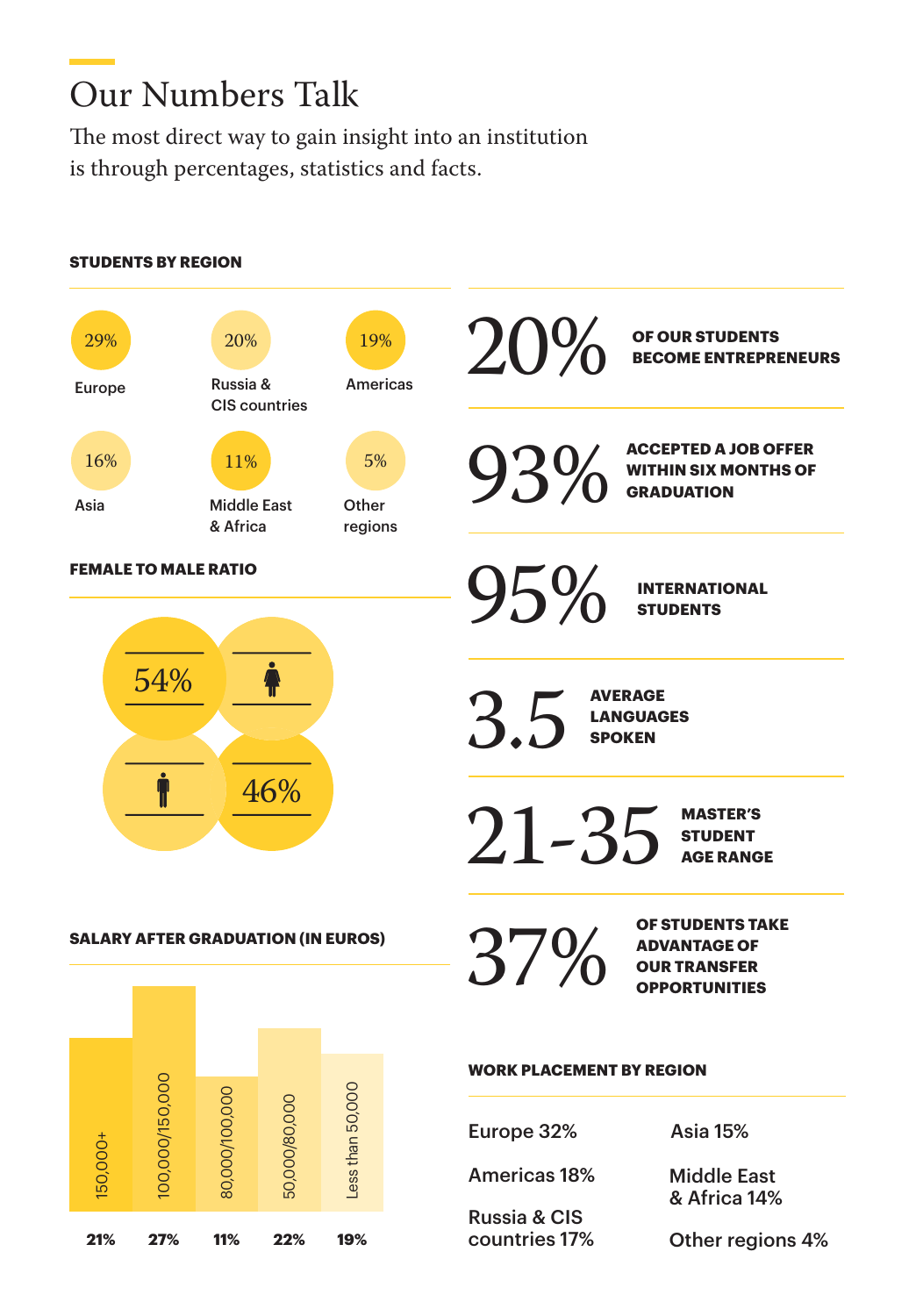# Master's Programs

The master's programs at EU Business School (EU) in Barcelona are three-term, one-year full-time programs (60 ECTS) taught exclusively in English. With start dates in October, January and March, they are designed to prepare you for a specialized area of business while providing a balanced understanding of fundamental concepts.

As a master's student at EU Barcelona, you will develop your business personality and hone your management skills through lectures, company visits, guest speaker sessions, conferences, seminars, individual assignments, group projects and business simulations. In small class sizes, our highly qualified faculty of academics and business professionals will share real-world experiences to provide privileged insights into the specialization of your choice. You will discuss topics integral to the modern business world and develop an innovative mindset to shape the future of business. You will complete a final business plan, a multifaceted assignment that is a culmination of your study experience.

With the successful completion of one of these nine programs, you will earn a university master's degree (*título propio*) awarded by Universidad Católica San Antonio de Murcia (UCAM), Spain, as well as a master's degree from EU Business School Switzerland which is internationally accredited by ACBSP, IACBE, IQA and certified by eduQua.



### Master in Management Master in Marketing

## **Students completing this**

#### **master's pursue careers in:**

- Corporate leadership
- Division/Business unit management
- Strategic management
- Strategic planning

Rapid political, economic, social and technological changes are taking place across the world. In order to cope with and actively shape these complex changes, new leadership is required. This program explores the realities of being a leader in the 21<sup>st</sup> century, from making strategic decisions, managing people and negotiating effectively, to operational and marketing management. Focusing on the development of critical thinking and executive skills, this master's will give you the tools to be an effective leader and to adapt to future changes in business.

A sample of the program courses:

- International Business Management
- Innovation Management
- Entrepreneurship

#### **Students completing this master's pursue careers in:**

- Marketing management
- Brand management
- Marketing research
- Digital marketing

Markets are ever-changing with increasingly sophisticated consumers. Now more than ever, companies require innovative, qualified marketing experts to implement creative changes. From effective use of social media marketing to understanding your target audience, this program explores modern marketing methods and theories from various perspectives, giving you an insight into how marketing decisions relate to the analytical, strategic and operational areas of a business.

A sample of the program courses:

- Strategic Marketing Marketing Communications
- Digital Marketing

### Master in Finance

#### **Students completing this master's pursue careers in:**

- Asset management
- Financial analysis
- Investment banking
- Fintech

New financial paradigms are emerging. With shifts in regulations and ethical thinking, the ability to understand and decipher the complex world of finance is a quality that is more important than ever before. As an applied branch of economics, this program explores challenging technical theory and a wide range of topics, including asset pricing, portfolio management, derivative securities and blockchain fundamentals. From its foundations to the future of finance, you will gain a balanced understanding of one of the most crucial aspects of business.

A sample of the program courses:

- Portfolio Management Risk Management in Financial Markets Fundamentals of Blockchain
	- **Technologies**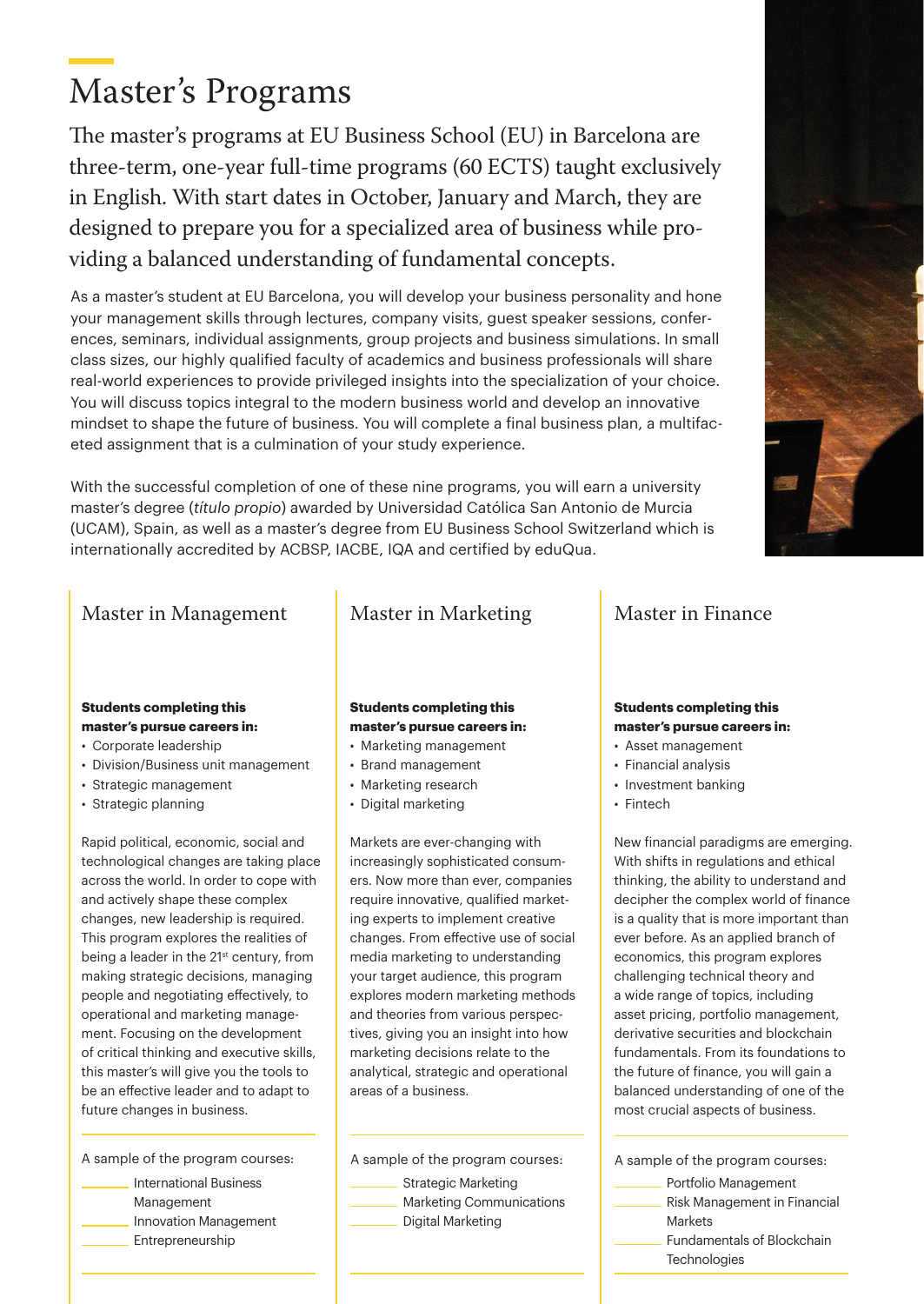

### Master in Tourism & Hospitality Management

#### **Students completing this master's pursue careers in:**

- Hospitality management
- Event management
- Conference management
- Digital tourism

An increasingly globalized world has led tourism to become the fastest growing industry in business today. Modern companies require academically qualified, visionary leaders to create new business models and understand changes in technology and consumer trends. Focusing on the development of executive skills and strategic aptitudes, this program explores the theories, practices and frameworks that make up the tourism and hospitality fields, while developing understanding of international and intercultural management needs.

A sample of the program courses:

Cross-Cultural Team Mgmt. Digital Tourism: Marketing Strategies & Online Commercialization Hospitality Management

### Master in Innovation & Entrepreneurship

#### **Students completing this master's pursue careers in:**

- Entrepreneurship & new venture creation
- New product development
- Innovation management

In an ever-changing business landscape shaped by increasingly competitive markets, the entrepreneurial mindset is crucial for creative changes and growth. This program explores the main components of innovation and new venture creation and provides an insight into entrepreneurial endeavor and the conditions within which it can be cultivated effectively. Focusing on the development of creative thinking and executive skills, you will discover entrepreneurial challenges and solutions, while taking the opportunity to evaluate and conceptualize business models.

A sample of the program courses:

Entrepreneurial Finance Strategic Management of Innovation Entrepreneurship Strategy

## Career Services

From career counseling and mentoring to advice on personal branding and networking, EU's career services department is on hand to provide one-to-one careers coaching and access to a network of over 27,000+ alumni. In addition, the annual EU Talent Day and global alumni events are held to give students a platform on which to build strong business connections.

#### **Start dates:** October/January/March

**Duration:** One year (three terms)

**Total tuition fee:** €14,250

*These fees may be subject to change.*

### Master in Digital Business

#### **Students completing this master's pursue careers in:**

- Digital management
- Digital commerce
- Change management

Digital transformation is no longer a future paradigm, but a key reality. The business world is becoming digitalized at an astounding pace and companies actively seek digital visionaries to leverage their expertise and insight into any corporation that seeks to stay competitive. This program explores the theoretical and practical foundations, implementation and business models that make up digital business and delivers all key competencies required in the corporate world today.

A sample of the program courses:

- Digital Technologies & Change Management
- Social Media & Web Analytics
- Entrepreneurship & Startups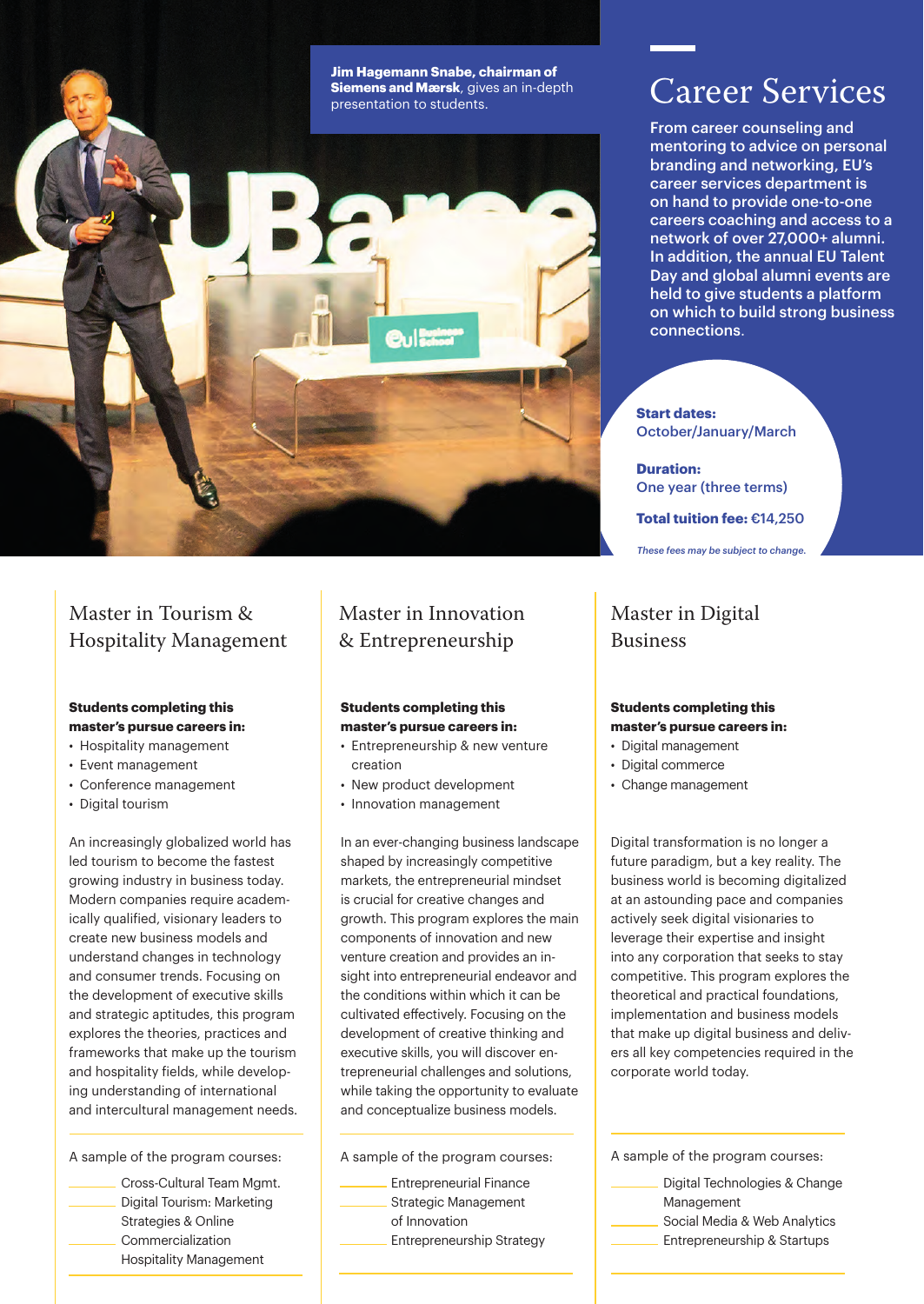### **SOME OF THE COMPANIES WHERE OUR ALUMNI WORK:**



## Admission Requirements

1 certified copy of bachelor's degree and transcripts or equivalent

Proof of English level: TOEFL score 89 (internet-based), 233 (computer-based); IELTS 6.5; CAE C1 with a minimum score of 176; or equivalent; or English native

1 copy of your CV/résumé

2 letters of recommendation

1 written or video essay

**Applicants must also meet one of the following:**

A GPA of 3.0 on a 4.0 scale

A satisfactory score on the GMAT or GRE

An interview with the academic dean

*Visit euruni.edu for a list of additional supporting documents or contact our admissions department at admission.bcn@euruni.edu*

### Master in Fashion & Luxury Business

#### **Students completing this master's pursue careers in:**

- Fashion & luxury brand management
- Advertising & communication
- Luxury retail

The fashion and luxury industry has played an important role in society for centuries. Focusing on business management skills and consumer attitudes toward luxury products with an emphasis on design and creativity, this program prepares you for the projection of a brand. With elements such as advertisement strategy, communication skills and innovative thinking, you are given an in-depth insight into how to effectively manage and position a unique brand.

A sample of the program courses:

International Luxury Brand Management Luxury Industry Design Innovation

### Master in Digital Marketing, Transformation & Design Thinking

#### **Students completing this master's pursue careers in:**

- Digital business transformation
- Digital marketing
- Search engine optimization
- Design strategy

The digital transformation of business is accelerating, and customers are increasingly empowered and selective. This program will give you the skills needed to design effective digital marketing campaigns, apply strategic approaches to digital transformation and re-design and re-imagine businesses and products through new technologies. You will also learn to understand consumer motivation and the fundamentals behind search engine algorithms. They will also develop innovative ideas using design thinking among other ideation techniques.

A sample of the program courses:

Digital Transformation Strategy Digital Marketing Strategies Ideation & Brainstorming

### Master in Business Analytics & Data Science

#### **Students completing this master's pursue careers in:**

- Data analytics
- Business analysis consultancy
- Operations analysis
- Data science

Technology advances have dramatically changed the way businesses function. Expertise in business analytics and data science is essential to leverage technology for optimal results. Applying a hands-on approach, this program gives you a comprehensive foundation in data science, using leading software, tools and applications. You will gain practical experience with advanced web-based applications and toolsets, understand how to use data as a strategic resource and learn to apply data management skills to a business setting in order to effectively implement data-driven solutions.

A sample of the program courses:

- The Data Science Toolkit Deep Learning & AI
- Data Visualization Lab

**Techniques**